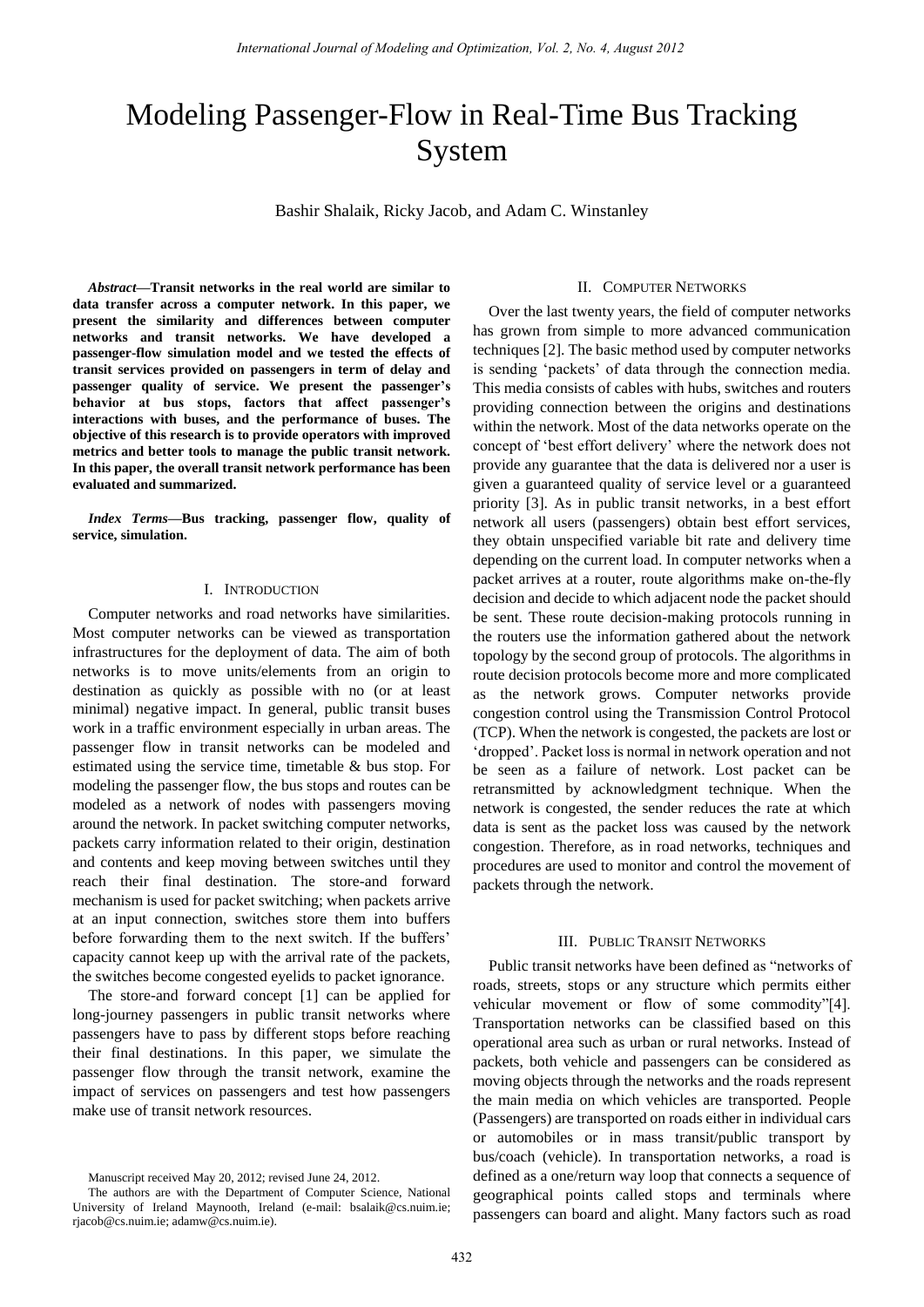length, number of stops and distance between stops can affect on transportation network structure [5]. During a bus journey, passengers go through different stages such as waiting, queuing and transferring from the origin point to the final destination. Services provided and the transportation network resources affect these different stages.

# IV. COMPARISON BETWEEN PUBLIC TRANSIT NETWORKS AND COMPUTER NETWORKS

There are some similarities and differences between transit networks and data networks in terms of moving objects, transfer mechanisms and monitoring procedures. The moving objects in each network can be seen as having remarkable similarity at different levels. In transportation networks, passengers are served individually as in data networks that divide data into small blocks (packet), which it sends individually. The store-and-forward process is used in networks so passengers and packets are waiting and queuing at bus stops/switches until they are transferred to the next point/node. Both passengers and packets are impacted by the network"s performance such as delays and transmission rate. The movable units within a transport network are self-aware; that is they choose their route/destination, and control timing of the trip. On the other hand, data packets have no self-awareness and do not choose their origin/destination, nor do they choose their route. Propagation delay exists in both networks. In computer networks, delays caused by packets that pass through routers and switches due to software requirements need these devices to perform their function. In transportation networks, delay caused by increase of traffic demand that approaches the capacity of a road may cause traffic jam. The two networks handle congestion in different ways. While there are many instances where data packets are lost, this cannot be adopted for the traveling elements of transportation network. The best-effort delivery system cannot be adopted in transportation network so it is reasonable therefore to think that end-to-end route algorithms of computer network could be applied in transportation network [2]. For managing the traffic in transportation networks, the hold-and-express algorithm is used and on the other hand, in computer network store-and-forward algorithm is used to control data flow. The similarities of functionality of both networks in movable units from origin to destination points suggesting and encouraging adopting techniques and algorithms used in computer networks to model passengers flow through transportation networks.

# V. COMPUTER NETWORKS PERFORMANCE INDICATORS

Most of a computer network"s performance can be measured qualitatively and quantitatively. Several measures are used to evaluate a network"s performance like- delay, throughput, delay-throughput product and jitters.

# *A. Delay*

Delay refers to "how long it takes for a bit of data to travel across the network from one computer to another' [1]; delay is measured in seconds or in fraction of seconds. Delays may differ slightly, depending on the location of the specific pair of computers that communicate. The data packets within computer networks are facing different type of delay which affects the overall performance. These type of delays are processing delay, that caused by node processing, queuing delay caused by the buffering pf packets at the station and transmission delay caused by media bandwidth.

# *B. Throughput*

Throughput is the rate at which data can be sent through the network, and is usually specified in bits per seconds (bps). The throughput capability of the underlying hardware is called bandwidth.

# *C. Delay-Throughput Product*

 Delay-throughput product is the volume of data that can be present on the network. If we think of road analogy: when cars are entering a road at a fixed rate of *T* cars per second and it take a car *D* seconds to traverse road, the *T×D* additional cars will enter the road by the time the first car has made its complete trip.

# *D. Jitter*

Jitter is the variance of the delay on the network.

## VI. QUALITY OF SERVICES (QOS) IN TRANSIT NETWORKS

Quality of services or QoS indicators is one of the common metrics that is used for public transit performance evaluation. QoS has been correlated with transit agencies profitability, productivity and passenger satisfaction [6]. Most of transit agencies measure their fleet services with respect to scheduled or planned headway, however many QoS indicators are being developed and used by transit services operators. The importance of reliable bus services to passengers is well known. Different metrics are used to measure network performance like- on-time performance, running time adherence, and headway adherence.

# *A. On-Time Performance*

On-time performance refers to the level of success of the service (such as a bus or train) remaining on the published schedule. Many factors such as traffic, road accidents, and weather can have an impact on on-time performance.

#### *B. Running Time Adherence*

Running time refers to the time it takes vehicles to move from one location to another; running time adherence indicates how well vehicles move along a route.

## *C. Headway Adherence*

Headway adherence measures the deviation in time spacing between vehicles, its computed as the actual headway minus scheduled headway. A metric such as *Excess Waiting Time (EWT)* is used to measure the additional wait experienced by passengers due to the irregular spacing of buses or those that failed to run.

## VII. REAL-TIME BUS TRACKING SYSTEM FOR BLACKPOOL TRANSIT

Bus tracking system (www.bustracking.co.uk) was a joint project between NUIM and Blackpool Transport. Various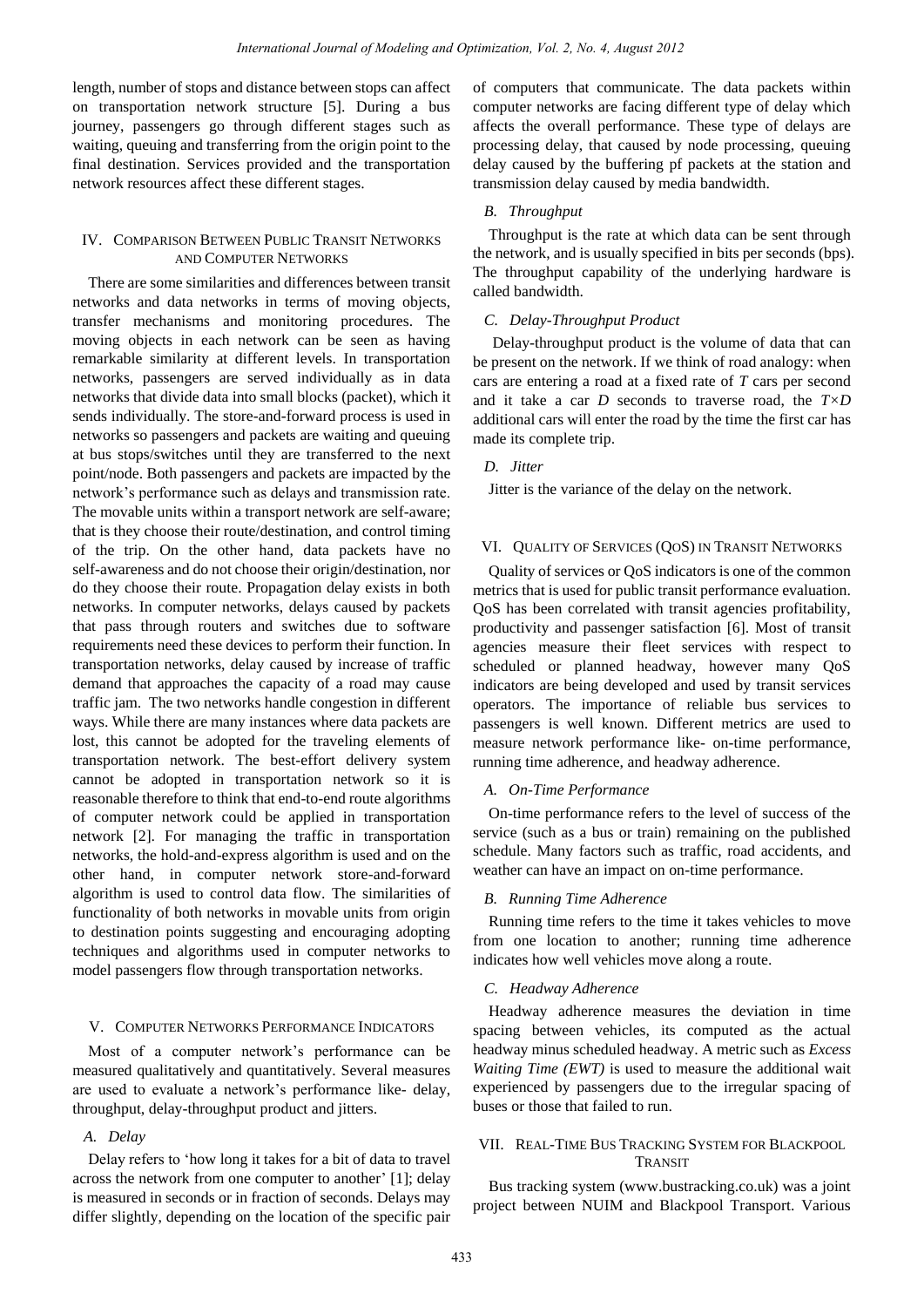reliability measures were explored to visualize the behaviour of vehicles in ways to allow the operator to better assess and improve the quality of their public transit service [7]. The system uses off-the-shelf GPS/GPRS integrated units programmed to transmit location at regular intervals (45 seconds approximately) while the vehicle is in motion. The data is stored on a server and can be displayed through a standard web browser to show views representing current locations of vehicles in close-to-real-time. The system in Figure 1 displays real time locations of buses pictorially, textually and, using the facilities provided by the Microsoft Virtual Earth API, with 2D and 3D.



Fig. 1. The public interface of real-time bus-tracking system using Microsoft Virtual Earth.

Blackpool Transport Services operate the bus services in the city of Blackpool. For the purpose of modeling, analysis and evaluation of bus services in Blackpool, route 5, a high frequency route, was selected to be the test route. This bus route contains 73 bus stops in both directions, 14 of which are timing points (stops where a current time are specified in the timetable). Figure 2 shows the bus service on route 5 in Blackpool.



Fig. 2. Blackpool transport services bus route 5, blackpool city.

## VIII. A SIMULATION MODEL AND EXPERIMENT

The inadequate or infrequent collection of bus performance-indicator values brings forth the need for

modeling and measuring these values. To identify the significant factors that have strong impacts on passenger trip time we have developed a simulation model. By modeling the passenger flow and measuring performance indicators, we can analysis the overall performance of the network and enable the operators to fix and maintain any problem that could occur. Passengers take a certain amount of time at bus stops waiting for the next bus, or queuing for boarding and alighting [8]. This time is called passenger service time and it is a function of number of passengers. A simulation model was developed to allow us to visualize what would happen at a transportation network under a variety of operating conditions. The object of this model is to analyse the overall results of passenger service time due to changes of some bus operational factors. The same set of variables and parameters were used for all the experiments. The initial conditions assumed the following:

- 1) Buses carry passengers up to their capacity,
- 2) Other passengers are waiting at bus stops, and
- 3) Buses are running according to their planned timetable and headways.

The proposed simulation can run different experiments with different scenarios that simulate passenger flow in a real-world environment with disruptions such as trip delays, miss-connection or cancellation of buses along a route.

There are three different levels or stages where passengers can be affected by transit services. These stages are: origin-point stage, boarding stage and arrival stage.

# *A. Origin-Point Stage*

Origin point stage is where the passengers waits for the next bus with the possibility of deviation from advertised time table (delayed or ahead). At this stage passengers could have to wait longer than the expected time (Excess Waiting Time) due to irregular headway or bus that fails to run. When a bus arrives at a bus stop, there is a possibility that some or all passengers cannot board because of the bus"s limited capacity and this will have a negative impact on their traveling time causing more delay and increasing waiting time at bus stops...

#### *B. Boarding Stage*

Boarding stage is the stage where the passenger services time (PST) is a function of passenger demand. Boarding passenger"s wait-time must allow passengers in the bus to alight.

## *C. Arrival Stage*

Arrival stage is the stage where passengers reach their final destination. Their arrival can be on time, ahead or delayed based on the deviation from timetable.

# IX. RESULTS AND ANALYSIS

In an ideal environment the passengers at a bus stop wait for their bus to arrive and the bus arrives on time and then letting some passengers (boarding passengers) on board to alight and passengers (demanding passengers) at the bus stop to board the bus respectively. This scenario is repeated at all bus stops until the bus reaches its final destination.